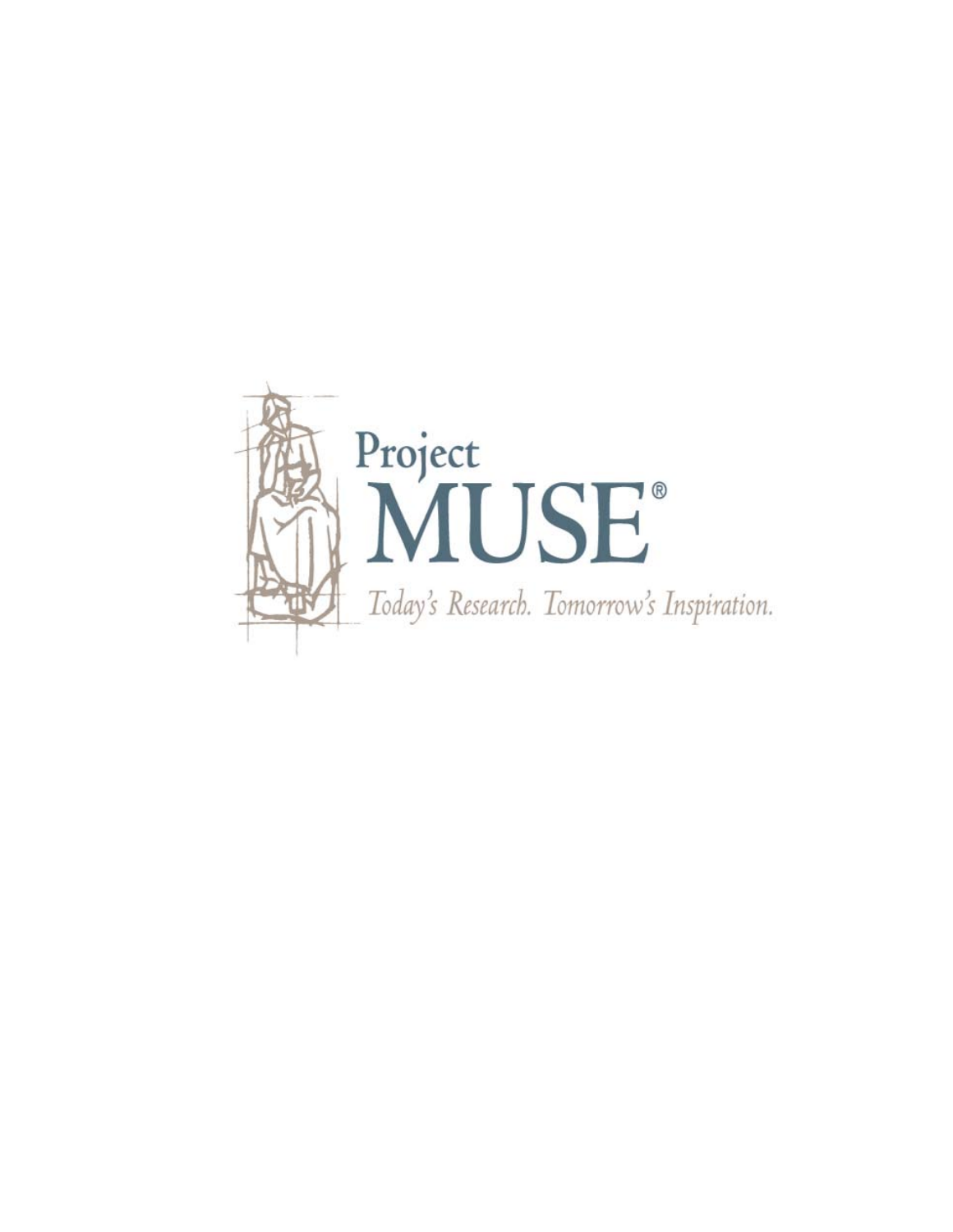## 336 • JOURNAL OF THE EARLY REPUBLIC (Summer 2009)

All of these outstanding essays point to the multifaceted nature of slavery and the merits of avoiding simplistic ''dichotomous choices'' while investigating the lives of the enslaved. They also demonstrate how far studies of slavery have progressed, while hinting at future possible lines of research.

The only setback was the exclusion of any entries tackling the question of masculinity under the section ''Gender and Slavery.'' Instead, the three essays solely focused on women and gender. This is unfortunate because the gendered experiences of enslaved men form an important historical point of investigation, as demonstrated recently by Jeff Forret's article on slave conflict in the *Journal of Southern History* (August 2008). Ironically, Baptist himself produced an exceptional essay on masculinity and enslaved men on the antebellum plantation frontier that appeared in an edited collection by Craig Thompson Friend and Lorri Glover entitled *Southern Manhood: Perspectives on Masculinity in the Old South* (Athens, GA, 2004). Accordingly, perhaps one entry in the gender section could have included a discussion of masculinity, or at the very least the issue could have been raised in the impressive historiographical introductory essay.

It is also worth noting that this is mostly an anthology of previously published pieces, and therefore perhaps less useful to specialists of slavery who have kept abreast of current scholarship. However, Baptist and Camp's anthology remains compulsory reading for undergraduates seeking to familiarize themselves with the rich and enormous field of slavery studies. It also serves as an essential reference point for both postgraduates and academics, particularly those who find themselves overwhelmed with the seemingly daily flourishing of new publications on slavery.

SERGIO LUSSANA is a doctoral student at the University of Warwick. He is currently coediting a book entitled *Black and White Masculinity in the American South, 1800–2000,* under contract with Cambridge Scholars Publishing.

*The Reaper's Garden: Death and Power in the World of Atlantic Slavery.* By Vincent Brown. (Cambridge, MA: Harvard University Press, 2008. Pp. x, 340. Cloth: \$35.00.)

## *Reviewed by Randy M. Browne*

Caribbean slave societies were notoriously deadly. African captives who survived the middle passage and a period of ''adjustment'' in colonial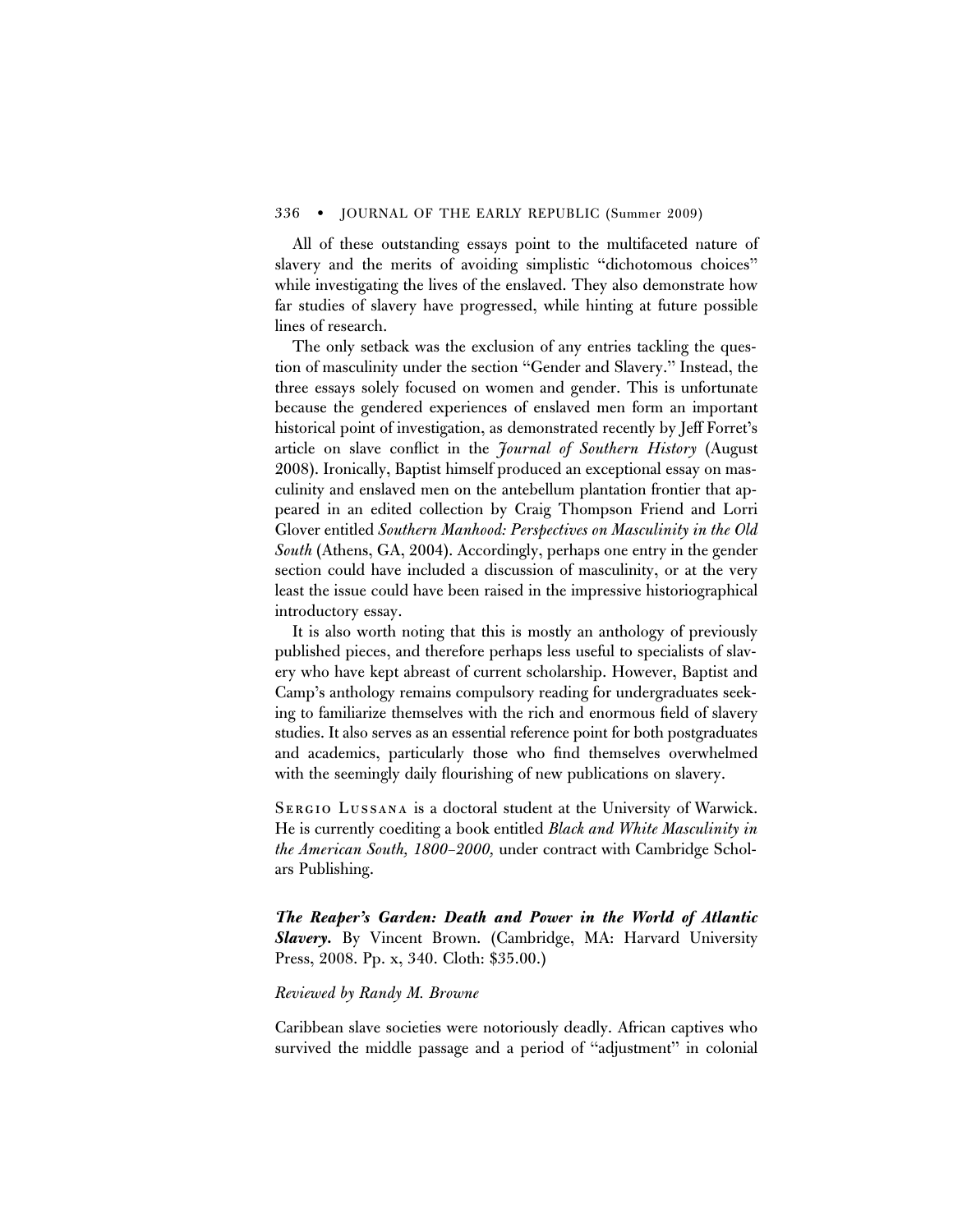### REVIEWS • 337

Jamaica could expect to live less than two decades; between one quarter and one half of all enslaved children born on the island died before reaching their first birthday (24, 54). Whites also faced a grim reality: Throughout the eighteenth century, the death rate for the British in Jamaica exceeded 10 percent (13). Over the past several decades, works such as Richard B. Sheridan's *Doctors and Slaves: A Medical and Demographic History of Slavery in the British West Indies, 1680–1834* (Cambridge, UK, 1985) and Joseph C. Miller's *Way of Death: Merchant Capitalism and the Angolan Slave Trade* (Madison, WI, 1988) have done much to document and explain these staggering mortality rates. Other historians have emphasized the role of this demographic catastrophe in inhibiting the maintenance of African cultural practices and in disrupting social life. In *The Reaper's Garden*, however, Vincent Brown takes a different approach. How, he asks, did ''death shape daily life'' (6)?

The result is a gripping, provocative, and broadly compelling analysis of the role of death in shaping cultures, social practices, and political discourses. The ''extravagant death rate in Jamaican society'' should not be seen ''as an impediment to the formation of culture,'' Brown argues: It was actually ''the landscape of culture itself, the ground that produced Atlantic slavery's most meaningful idioms'' (59). Exploring a broad range of themes, including burial rites, inheritance, missionary activity and conversion of blacks to Christianity, slave resistance, the antislavery movement in England, the judicial treatment of enslaved peoples, and efforts to construct a collective memory of slavery, Brown concludes that ''death in Jamaica destroyed individuals, while generating a society'' (127). In this deeply researched and imaginative book, Brown shows how death in Jamaica had different consequences for three interrelated groups: enslaved blacks, white Jamaicans, and even British people on the other side of the Atlantic.

''For all its economic success as an outpost of empire,'' Brown explains, ''Jamaica routinely destroyed its black people'' (49). And yet, instead of stifling the cultural creativity of the enslaved, this grim reality was the very basis of the culture they formed. The social crises caused by the slave trade, for example, forced captives to form fictive kinship bonds onboard slave ships. In Jamaica, these '' 'shipmates' were treated as brothers and sisters'' (44–45). Those who died while enslaved on the island also profoundly shaped the culture of Jamaican slavery. Burial ceremonies were central rituals of ''social communion,'' Brown argues; they functioned to reinforce bonds of ''kinship and friendship'' and helped establish social order in volatile, dynamic slave communities  $(63,$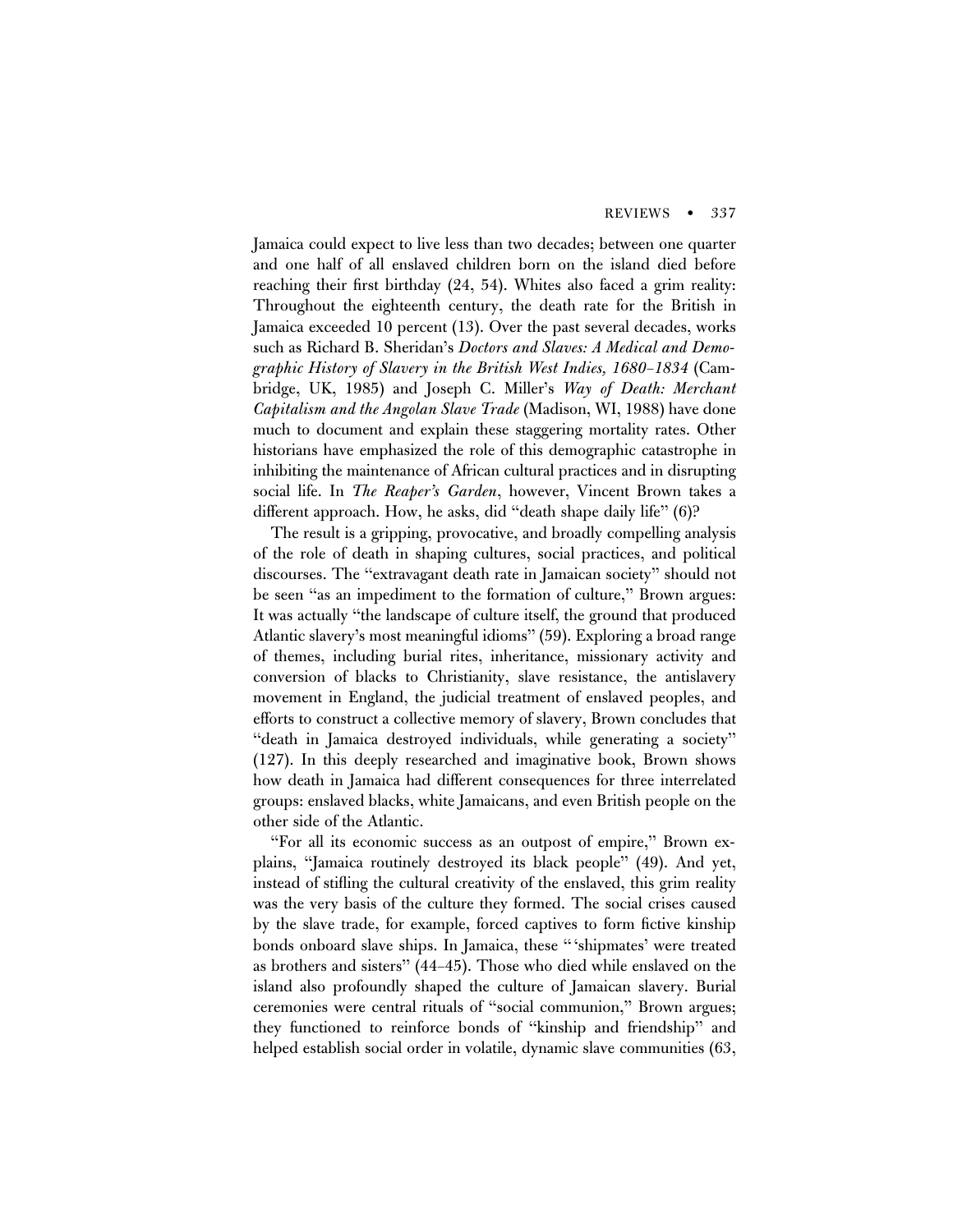# 338 • JOURNAL OF THE EARLY REPUBLIC (Summer 2009)

73). Funerals were also important occasions for white Jamaicans, who actually died at a higher rate than blacks in the eighteenth century (13). Like blacks, whites used funeral ceremonies as opportunities to demonstrate the ''social and financial status of the deceased,'' which made burial ''a civil and economic event [as much] as it was a personal and familial one'' (82). After burial, the dead continued to influence the world of the living through the bequeathing of property, which was an attempt ''to pass down their hopeful vision of the social order, beyond the limit of their lifetimes'' (92). Enslaved Jamaicans managed to wrest ''near-legal rights'' of inheritance from the Jamaican plantocracy—a victory, Brown argues, that should ''caution historians and others against viewing 'social death' as an actual state of being'' (125, 127).

In one of the most provocative sections of *The Reaper's Garden*, Brown discusses ''necromancy,'' or ''the conjuration and manipulation of the dead for the purpose of shaping actions and events'' among the living (130). He shows, for example, how slaveholders tortured slaves convicted of various crimes and mutilated their bodies in an effort to intimidate and control the enslaved population. Convicted rebels and slaves who committed suicide, for example, were often decapitated (their heads then placed in prominent locations to serve as warnings to others), or otherwise denied a proper burial (135–42, 148). Slaveholders thought this sort of ''spiritual terror'' would deter such ''crimes.'' Yet, Brown points out, the practice of terrorizing the living by mutilating the dead developed out of English traditions. Whether such practices served the same deterrent function for Africans is open to question, since ''there is little or no direct evidence that Africans believed that losing their head or a limb would prevent their return to ancestral lands'' after death (133–34).

The dead took on new life in Anglo–Atlantic politics, where they became ''central players in the politics of antislavery'' (157). In a chapter on ''The Soul of the British Empire,'' Brown demonstrates how some metropolitans came to see executed slave rebels as martyrs. They became ''transatlantic spirits'' and ''played a generative role in the history of slavery," as sentimental English readers of graveyard literature read about their exploits and sympathized with their plight (152, 154, 157). As antislavery activists increasingly focused on the appalling mortality rates in England's slave colonies, ''the dead became a symbol, a rhetorical device that abolitionists could bring to bear on political life'' (157– 62). The *Zong* case, Brown shows, was but the most salient example of this broader trend (172–74).

Particularly fresh and productive is Brown's approach to questions of